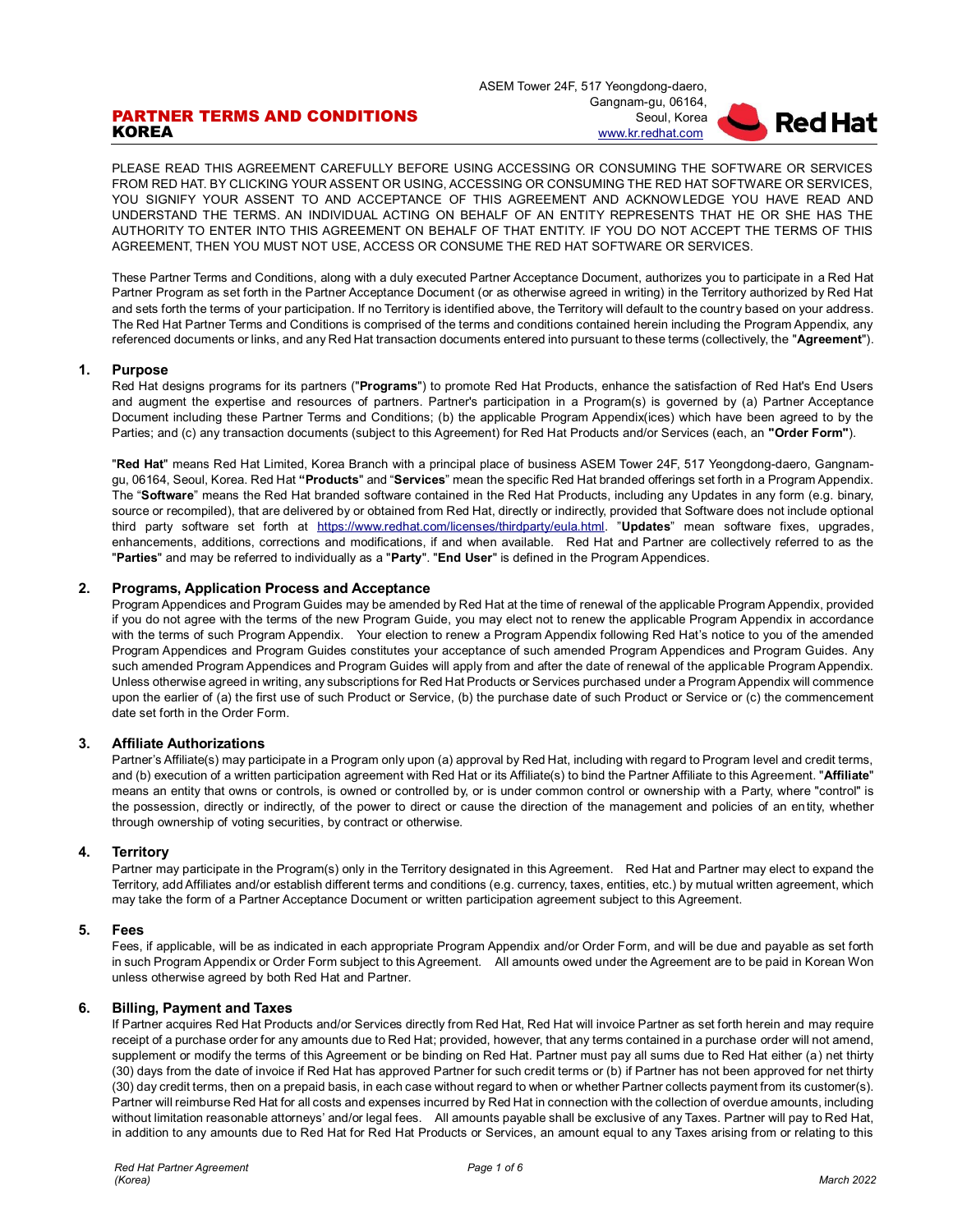Agreement that are paid or are payable by Red Hat unless Partner presents Red Hat with a valid tax exemption or resale certificate. "**Taxes**" means any form of taxation of whatever nature and by whatever authority imposed, exclusive of any taxes based on the net income of Red Hat. In the event of a cross-border transaction, if Partner is required under any applicable law or regulation, domestic or foreign, to withhold or deduct any portion of the payments due to Red Hat, then the sum payable to Red Hat will be increased by the amount necessary for Red Hat to receive an amount equal to the sum it would have received had no withholdings or deductions been made. The Parties will work together in good faith to minimize adverse tax consequences created by cross-border transactions. Any payments more than thirty (30) days past due will be subject to a late fee of one and one-half percent (1½%) per month, or the maximum rate allowable by law, whichever is less.

# **7. Verifications**

During the Term and for at least two (2) years thereafter. Partner will keep and maintain commercially reasonable written records regarding Partner's use and distribution of the Red Hat Products and Services and business activities related to the Program(s) ("**Records**"). Red Hat may, at its own expense, verify the Records to determine Partner's compliance with this Agreement. This verification may take the form of requests for information, documents or records (to which Partner will respond promptly), on-site visits (for which Partner shall grant Red Hat the requisite access), or both. The Parties will act reasonably and cooperate with each other in respect of such verifications. Any on-site visit will occur during regular business hours and will not interfere unreasonably with Partner's business. For an on-site visit, Red Hat will give Partner at least thirty (30) day's prior written notice.

# **8. Trademarks**

- **8.1** The term "**Red Hat Marks"** means the trademarks owned by Red Hat or a Red Hat Affiliate that are set forth in an applicable Program Appendix. Red Hat grants Partner a non-exclusive, non-transferable, royalty-free, revocable license in the Territory and during the Term to use the Red Hat Marks solely in connection with the marketing and distribution of Red Hat Products and/or Services as permitted in this Agreement, without the right to sublicense. Partner agrees to use the Red Hat Marks only as stated in this Agreement, and in doing so, to follow the standards of quality established by Red Hat and to adhere to the trademark usage guidelines found at: <http://www.redhat.com/about/corporate/trademark/guidelines> as amended from time to time and any other trademark terms contained in a Program Appendix (the "**Red Hat Trademark Guidelines**"). Any other use of Red Hat Marks is not permitted. Partner will provide Red Hat with representative samples of the use of Red Hat Marks contained within any materials including web pages, marketing, advertising, promotional and collateral materials ("**Promotional Materials**").
- **8.2** All goodwill created by the use of Red Hat Marks by Partner is for the sole benefit of, and accrues to Red Hat. Partner acquires no right, title or interest in Red Hat Marks or the goodwill associated with them, other than the right to use Red Hat Marks in accordance with this Agreement. Partner will not challenge the validity of Red Hat Marks, nor assist anyone in challenging their validity. Partner agrees not to make any application to register any Red Hat Mark or any domain names containing a Red Hat Mark, and not to use or register any trade name, trademark, service mark, slogan, logo or domain name that is confusingly similar to, or a reference to, any Red Hat trade name, trademark or service mark during or after the Term of this Agreement. Partner may not disparage Red Hat, Red Hat Marks or Red Hat Products and Services.

## **9. Additional Requirements**

- **9.1** Red Hat reserves all rights not expressly granted in this Agreement and all rights not expressly granted to the Red Hat Products and Services (including rights under any trademarks, copyrights, patents or other intellectual property of Red Hat). Partner will not use Red Hat Products or Services to create an offering competitive with Red Hat, directly or indirectly, or, unless specifically permitted in this Agreement, for the benefit of any other person or entity or permit any third party to make such use. If Red Hat determines that any of the Red Hat Products or Services is being used (in whole or in part) by Partner in any way to (a) avoid paying fees that would otherwise be due hereunder, (b) provide Services to third parties outside of the scope of a Program or (c) create revenue without payment of fees to Red Hat for Red Hat Products or Services, Red Hat may immediately suspend performance and/or terminate this Agreement and any Program, and reserves its rights to exercise any and all legal and equitable remedies available to it.
- **9.2** For each Red Hat Product (or Partner product that incorporates a Red Hat Product or Service, in whole or in part) that Partner sells to an End User under a Program Appendix, Partner shall purchase the equivalent Red Hat Product with respect to such conditions as the term (1 or 3 years) and support level. For example, if the End User purchases a one year 24x7 support level Red Hat Enterprise Linux product from Partner, Partner shall purchase a one year Premium (24x7) Red Hat Product from Red Hat. Similarly, Partner is only authorized to resell the complete Red Hat Product it purchased and is not permitted to decouple the Red Hat Product or sell it in parts. For example, Partner will not purchase a one year Red Hat Product from Red Hat and then break it into multiple shorter increments of time for resale. Partner will work with Red Hat to ensure that its resale of Red Hat Products to End Users is consistent with the terms for the Red Hat Products purchased.
- **9.3** Without limiting the generality of Sections 9.1 or 9.2 above, Partner agrees: (i) not to modify the Red Hat Products or Services in any manner unless agreed to by Red Hat in writing and (ii) not to use or resell the Red Hat Products or Services in any manner or for any purpose not permitted by this Agreement, including, without limitation, for Partner's own internal or production use, other than as may be expressly permitted in the applicable Program Appendix or by any applicable mandatory rule of law. For certain Programs and only during the term of the Program, Red Hat may provide Partner with access to non-production, evaluation, development kits and/or not for resale (aka "**NFR**") Red Hat Products for the sole purpose of testing and/or supporting its partners and/or End Users on issues related to Partner's rights and obligations hereunder. Should Partner resell or use its access to such Red Hat Products for Partner's own internal or production use other than as expressly permitted in the applicable Program Appendix, Partner agrees to purchase the appropriate Red Hat Product(s) under Red Hat's standard terms for such resale and/or use, and to pay the applicable fee for all periods. This Agreement establishes the rights and obligations associated with Red Hat's Programs, Products and Services, and is not intended to limit Partner's rights to software code under the terms of an open source license.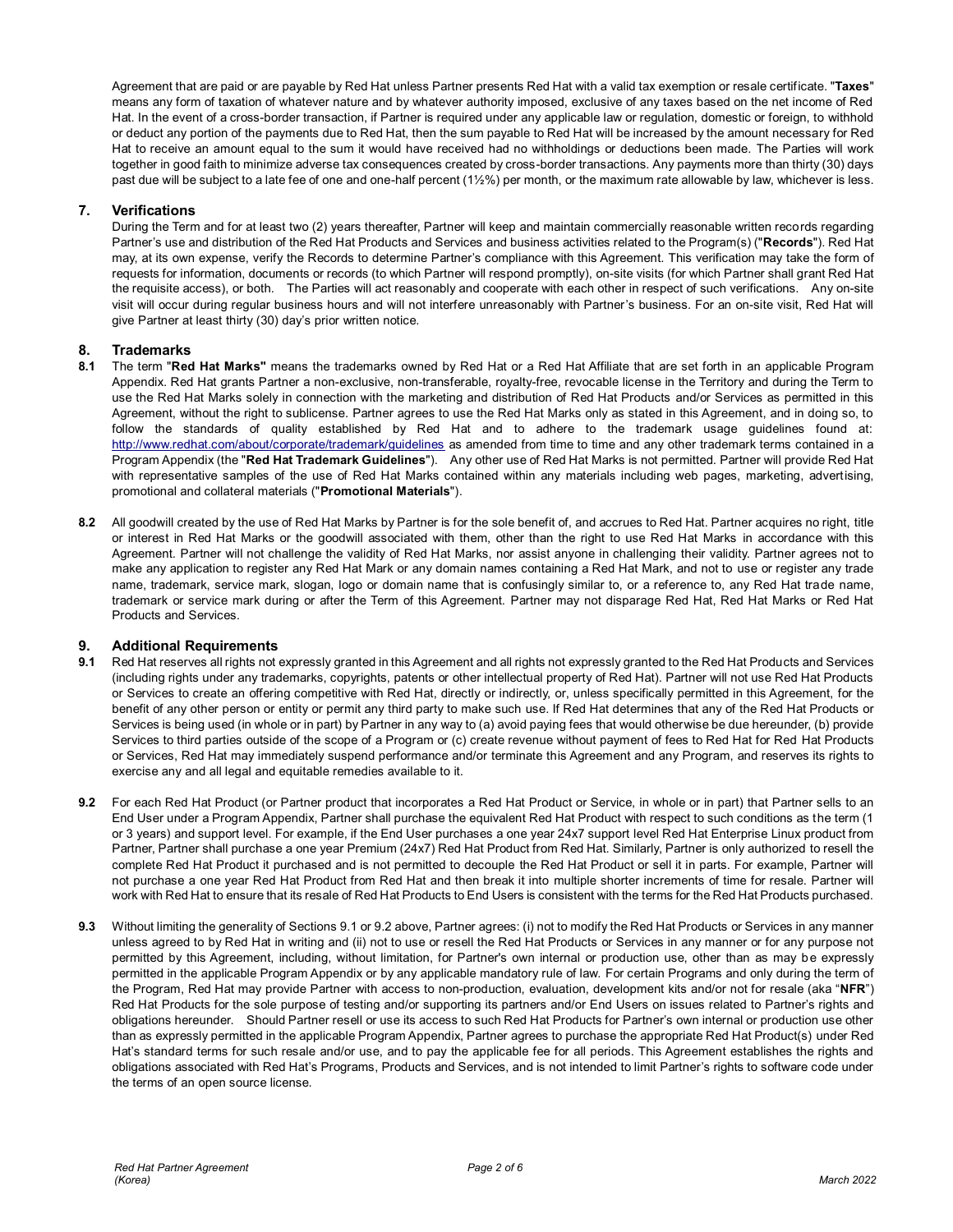# **10. Intellectual Property**

Partner agrees that all trade name, trademark, service mark, copyright, patent, trade secret, domain name and all other intellectual and industrial property rights anywhere in the world, including moral rights, and all applications, provisional applications, registrations, continuations and renewals thereof, and all associated goodwill (present or future) in and to the Red Hat Products and Services, are and will, as among the Parties, be owned by and vested in Red Hat or its licensors, notwithstanding any use of terms such as "purchase," "sale" or the like within this Agreement. Red Hat may provide access to third party software programs with the Red Hat Software that are not part of the Red Hat Software. These third party programs are (a) not required to run the Red Hat Software, (b) provided as a convenience, and (c) subject to their own license terms. The license terms either accompany the third party software programs and/or may be viewed at [http://www.redhat.com/licenses/thirdparty/eula.html.](http://www.redhat.com/licenses/thirdparty/eula.html) If Partner does not agree to abide by the license terms for the third party software programs, then Partner may not install, use or distribute them.

# **11. Limited Warranties, Limitation of Liability, Disclaimer of Damages and Insurance and Indemnity**

- **11.1 General Representations and Warranties.** Red Hat represents and warrants that: (a) the Services will be performed in a professional and workmanlike manner by qualified personnel; (b) it has the authority to enter into this Agreement with Partner; and (c) to Red Hat's knowledge, Red Hat branded Software does not, at the time of delivery to Partner, include malicious code for the purpose of damaging or corrupting the Software.
- **11.2 Disclaimer of Warranties.** EXCEPT AS SET FORTH IN SECTION 11.1 ABOVE, TO THE MAXIMUM EXTENT PERMITTED BY APPLICABLE LAW, THE RED HAT PRODUCTS AND SERVICES ARE PROVIDED "AS IS" AND WITHOUT WARRANTIES OR CONDITIONS OF ANY KIND, INCLUDING IMPLIED WARRANTIES OF MERCHANTABILITY, NON-INFRINGEMENT AND FITNESS FOR A PARTICULAR PURPOSE. Partner will make no representations or warranties on behalf of Red Hat regarding the Red Hat Products or Services in connection with the distribution of the Red Hat Products or Services or otherwise.
- **11.3 Limitation of Liability.** TO THE MAXIMUM EXTENT PERMITTED BY APPLICABLE LAW, FOR ALL EVENTS AND CIRCUMSTANCES, RED HAT'S AND ITS AFFILIATES' AGGREGATE AND CUMULATIVE LIABILITY TO PARTNER AND ITS AFFILIATES ARISING OUT OF OR RELATING TO THIS AGREEMENT AND ANY ORDER FORM HEREUNDER, INCLUDING WITHOUT LIMITATION ON ACCOUNT OF PERFORMANCE OR NON-PERFORMANCE OF OBLIGATIONS, REGARDLESS OF THE FORM OF THE CAUSE OF ACTION, WHETHER IN CONTRACT, TORT (INCLUDING, WITHOUT LIMITATION, NEGLIGENCE), STATUTE OR OTHERWISE WILL BE LIMITED TO DIRECT DAMAGES AND WILL NOT EXCEED THE TOTAL AMOUNT PAID TO RED HAT AND ITS AFFILIATES BY PARTNER AND ITS AFFILIATES UNDER THIS AGREEMENT DURING THE TWELVE (12) MONTHS PRECEDING THE FIRST EVENT GIVING RISE TO LIABILITY FOR THE RED HAT PRODUCT OR SERVICE THAT IS THE SUBJECT MATTER OF THE CLAIM OR U.S. \$5,000.00, WHICHEVER IS GREATER. THE FOREGOING LIMITATION SHALL NOT APPLY TO CLAIMS FOR BODILY INJURY (INCLUDING DEATH) AND DAMAGE TO TANGIBLE PERSONAL PROPERTY CAUSED BY THE NEGLIGENCE OF RED HAT OR ITS EMPLOYEES.
- **11.4 Disclaimer of Damages.** NOTWITHSTANDING ANYTHING TO THE CONTRARY CONTAINED IN THIS AGREEMENT OR ANY ORDER FORM, TO THE MAXIMUM EXTENT PERMITTED BY APPLICABLE LAW, IN NO EVENT WILL RED HAT OR ITS AFFILIATES BE LIABLE TO THE PARTNER OR ITS AFFILIATES FOR: ANY CLAIM BASED UPON A THIRD PARTY CLAIM; ANY INCIDENTAL, CONSEQUENTIAL, SPECIAL, INDIRECT, EXEMPLARY OR PUNITIVE DAMAGES, WHETHER ARISING IN TORT, CONTRACT, OR OTHERWISE; OR FOR ANY DAMAGES ARISING OUT OF OR IN CONNECTION WITH ANY MALFUNCTIONS, DELAYS, LOSS OF DATA, LOST PROFITS, LOST SAVINGS, INTERRUPTION OF SERVICE, LOSS OF BUSINESS OR ANTICIPATORY PROFITS, EVEN IF RED HAT OR ITS AFFILIATES HAVE BEEN ADVISED OF THE POSSIBILITY OF SUCH DAMAGES. Without limiting the generality of the foregoing disclaimer, Red Hat Products and Services are not specifically designed, manufactured or intended for use in (a) the planning, construction, maintenance, control or direct operation of nuclear facilities, (b) aircraft navigation, control or communication systems, weapons systems or (c) direct life support systems. Partner agrees that it is solely responsible for the results obtained from the use of the Red Hat Products and Services.
- **11.5 Insurance and Indemnity.** Partner shall put in place and at all times maintain during the Term and for two (2) years thereafter, at its own cost and expense, appropriate and sufficient commercial general liability insurance with a reputable insurance company to cover the activities of Partner contemplated in this Agreement. The premiums for these policies of insurance shall be the responsibility of Partner. Upon request, Partner will provide Red Hat certificates of insurance for all insurance coverage**.** Partner will indemnify and hold harmless Red Hat from any and all liability, losses, costs, damages or expenses, including reasonable attorney's, solicitor's or legal fees and costs, resulting from or arising out of third party demands or claims against Red Hat relating to any of Partner's actions including, but not limited to, performance or non-performance under this Agreement.

# **12. Publicity and Confidentiality**

- **12.1 Publicity.** Partner will keep confidential and will not disclose, market or advertise to third parties the terms of this Agreement (including the fees paid hereunder). Partner or Red Hat may reference its relationship with the other, in the normal course of business including during earnings calls, discussions with analysts, meetings with the press, customer briefings, general marketing activities and in regulatory filings. Neither Party will issue formal press releases or other similar activities referencing the other Party without the written consent of the other Party.
- **12.2 Confidential Information.** The Parties agree that Confidential Information provided under this Agreement will be held and maintained in confidence and each Party will use at least the same degree of care to protect such Confidential Information that it uses to protect its own confidential information, but in no event less than reasonable care. The recipient may use Confidential Information of the other Party only for the purposes of exercising its rights and fulfilling its obligations under this Agreement. Confidential Information may be disclosed only to Affiliates, employees, agents and contractors with a need to know, and to its auditors and legal counsel, provided in each case they are under a written obligation or legal duty to keep such information confidential using standards of confidentiality not less restrictive than those required by this Agreement. **"Confidential Information"** means all information and materials disclosed by either Party to the other during the Term that is either marked confidential or, by the nature of the information or the circumstances surrounding its disclos ure, would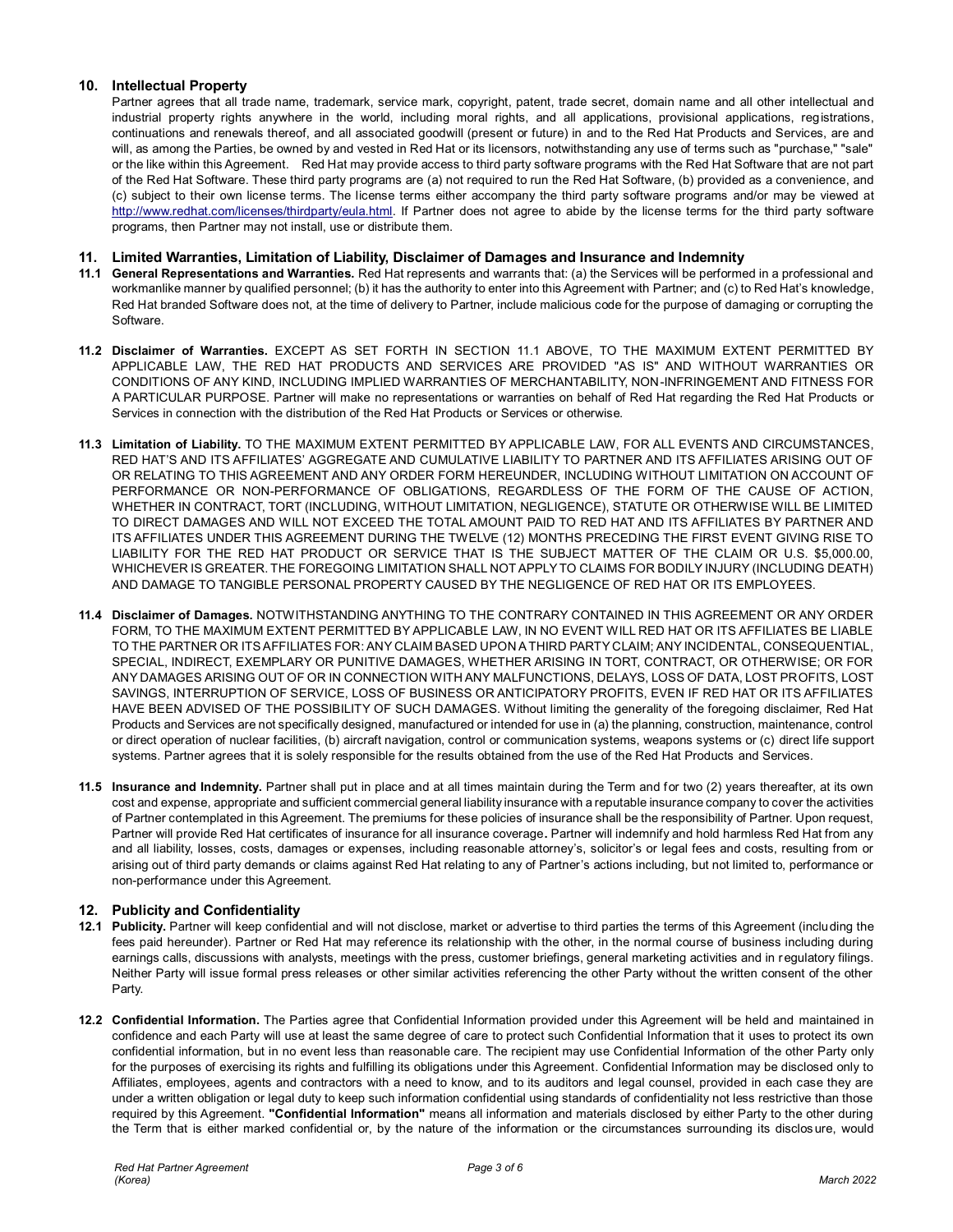reasonably be considered confidential. Confidential Information does not include information that (i) is or later becomes publicly available without breach of this Agreement, or is disclosed by the disclosing Party without obligation of confidentiality; (ii) is known to the recipient at the time of disclosure by the disclosing Party without obligation of confidentiality; (iii) is independently developed by the recipient without use of the Confidential Information; (iv) becomes lawfully known or available to the recipient without restriction from a source having the lawful right to disclose the information; (v) is generally known or easily ascertainable by parties of ordinary skill in the business of the recipient; or (vi) is software code in either object code or source code form that is licensed under an open source license. Except in relation to Partner's obligations pursuant to Section 12.1, both Parties agree that obligations of confidentiality will exist for a period of two (2) years following initial disclosure of the particular Confidential Information.

# **13. Termination**

- **13.1 Term.** This Agreement begins on the Effective Date and continues until the expiration or termination of all applicable Program Appendices ("**Term**"). The term of each Program Appendix is independent of the term of any other Program Appendix. "**Effective Date**" means the first date when both Parties have fully accepted or signed the Agreement.
- **13.2 Termination by Red Hat or Partner.** Red Hat may (without prejudice to any other right or remedy) terminate this Agreement in whole or in part (including any Program Appendix and Partner's participation in any Program) for any reason at any time upon ninety (90) days prior written notice to Partner. If Partner or Red Hat breaches the terms of this Agreement, and the breach is not cured within thirty (30) days after written notice of the breach is given to the breaching Party (except for payment obligations, in which case five (5) days), then the other Party may, by giving written notice of termination to the breaching Party, terminate this Agreement in whole or in part (including any Program Appendix and Partner's participation in any Program) without prejudice to any other right or remedy; unless a shorter cure period is otherwise stated under this Agreement or in the applicable Program Appendix and provided that no cure period is required for a breach of Sections 8, 9.1, 12.2 or 14.3 hereof.
- **13.3 Effect of Agreement Termination or Expiration**. Termination or expiration of this Agreement in whole for any reason will immediately terminate Partner's participation in any and all Programs. Upon such termination or expiration, Partner will immediately (i) cease referring to itself as a Red Hat Partner, or any other title associated with the Program, and using those titles in any communication or advertising; (ii) to the extent applicable, cease all promotion, demonstration, sale(s) and distribution of the Red Hat Products and/or Services; (iii) cease all use of the Red Hat Marks; (iv) return or destroy, at Red Hat's option, all printed materials containing Red Hat Marks, including all documentation and Promotional Materials; and (v) remit all fees due to Red Hat within fifteen (15) days of such termination or expiration. If the termination is not the result of a Partner breach, the Partner will be entitled to sell, for a period of no longer than sixty (60) days after termination, any of its inventory of Red Hat Products (subject to this Agreement) for which Red Hat has been fully paid and that are required to fulfill any unperformed contracts of Partner outstanding at the date of termination or expiration. All rights and obligations of the Parties under this Agreement and all applicable Program Appendices will terminate immediately, except that obligations under Sections 6, 7, 8.2, 10, 11.2 – 11.5, 12, 13.3 - 13.4, 14.1 - 14.3, 14.6, 15, and 17 hereof, and any Partner payment obligations will survive such termination or expiration. Termination of this Agreement shall not affect any agreements between Red Hat and any End User.
- **13.4 No Compensation.** Upon termination or expiration of this Agreement for any reason or at any time, Red Hat will have no obligation to Partner (except as Red Hat otherwise may be liable to Partner for Red Hat's material breach of this Agreement), or to any employee, agent or representative of Partner, for compensation or for damages of any kind, whether on account of the loss by Partner or such employee, agent or representative of present or prospective sales, investments, compensation or goodwill. Partner hereby indemnifies and holds Red Hat harmless from and against any and all claims, costs, damages and liabilities whatsoever asserted by any employee, agent or representative of Partner under any applicable cancellation, termination, labor, social security, payments under national insurance, or other laws or regulations.

# **14. General Provisions**

- **14.1 Governing Law and Venue.** Any claim, controversy or dispute arising out of or related to this Agreement is governed by the substantive laws of Korea. To the extent permissible by law, the terms of the United Nations Convention on Contracts for the International Sale of Goods will not apply, even where adopted as part of the domestic law of the country whose law governs the Agreement. Any claim, controversy or dispute arising out of, or in connection with, or with respect to the validity, interpretation and/or enforcement of the Agreement, including the breach, will be referred to and finally resolved by arbitration in Singapore in accordance with the Arbitration Rules of the Singapore International Arbitration Center ("SIAC Rules") for the time being in force, which rules are deemed to be incorporated by reference in this clause provided, however, that Red Hat may in its sole discretion, bring any claim or dispute (including but not limited to seeking injunctive relief and/or equitable remedy) arising out of, or in connection with the validity, interpretation and/or performance of this Agreement before any courts and/or administrative authorities, in any jurisdiction, having jurisdiction over the subject matter of any such claim or dispute. The Tribunal shall consist of one arbitrator to be appointed by the Chairman of the SIAC. The language of the arbitration shall be English.
- **14.2 Notices.** All notices, consents, waivers and other communications required or permitted by this Agreement must be in English, in writing, and will be deemed given when (a) delivered to the appropriate address by hand or by nationally recognized overnight courier service (costs prepaid); (b) sent by facsimile or e-mail with written confirmation of transmission by the transmitting equipment delivered promptly thereafter; or (c) received by the addressee, if sent by certified mail, return receipt requested, in each case to the following addresses, facsimile numbers or e-mail addresses and marked to the attention of the person (by name or title) designated hereafter (or to such other address, f acsimile number, e-mail address or person as a party hereto may designate by notice to the other parties hereto): For Partner: the most current address/fax number indicated by Partner to Red Hat in writing; For Red Hat: Head of Legal APAC, 8 Shenton Way, #11-00, Singapore 068811; Facsimile: +65-6490-4201.

## **14.3 Compliance with Law and Export Controls.**

**14.3.1**As between Red Hat and Partner, Partner (a) understands that countries, including the U.S., may restrict the import, use, export, re-export or transfer of encryption products and other controlled materials (which may include Red Hat Products, Services or related technical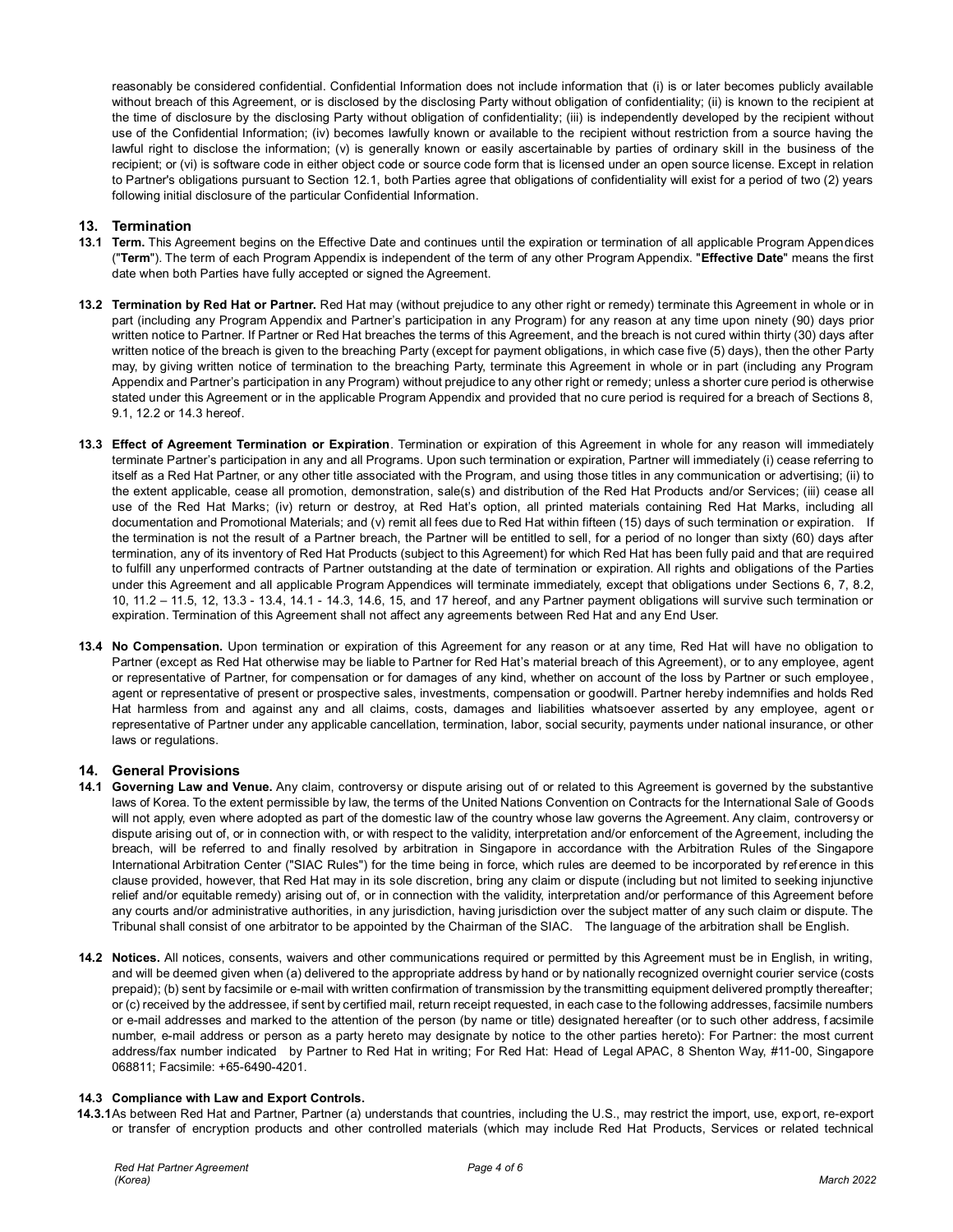information) ("**Controlled Materials**"); (b) will be solely responsible for compliance with any such import, use, export, re-export or transfer restrictions in connection with Partner's use, sale and/or distribution of Controlled Materials; and (c) will be the importer and exporter of record of the Controlled Materials that Partner uses, sells and/or distributes, and is responsible for all associated obligations, including but not limited to, paying all import duties and tariffs, and obtaining any required regulatory approvals, registrations, and export and import **licenses** 

- **14.3.2** Partner acknowledges that Red Hat may be prohibited from providing Controlled Material(s) if Red Hat has knowledge or reason to believe that a violation of the applicable law will or has occurred.
- **14.3.3** As required by U.S. law, Partner represents and warrants that it: (a) understands that certain of the Controlled Materials are of U.S. origin and subject to export controls under the U.S. Export Administration Regulations (the "**EAR**"); (b) is not located in (or owned or controlled by any person or entity located in) any country listed in Country Group E:1 in Supplement No. 1 to part 740 of the EAR or by any person or entity listed on the U.S. Department of Treasury Office of Foreign Assets Control ("OFAC") list of Specially Designated Nationals and Blocked Persons ("SDNs") (and is not 50% or more owned or controlled by any one or more persons or entities identified on the SDN list); (c) will not export, re-export or transfer the Controlled Materials to (1) any prohibited destination, (2) anyone who has been prohibited from participating in U.S. export transactions by any federal agency of the U.S. government or (3) any end user who Partner knows or has reason to know will use them in the design, development or production of nuclear, chemical or biological weapons, or rocket systems, space launch vehicles, or sounding rockets, or unmanned air vehicle systems or any other prohibited use under the EAR; and (d) understands and agrees that if it is in the United States and exports, re-exports or transfers the Controlled Materials to eligible end users, it will, to the extent required by EAR Section 740.17(e), submit semi-annual reports to the U.S. Commerce Department's Bureau of Industry and Security, that include the name and address (including country) of each transferee.
- **14.3.4** Partner and its Affiliates and any other persons performing any activities related to this Agreement, will comply with all applicable laws and regulations including all applicable anti-corruption laws and regulations, such as the U.S. Foreign Corrupt Practices Act and the U.K. Bribery Act (collectively, the "**Anti-Corruption Laws**"), and will not engage in conduct that would cause Red Hat to violate any law or regulation including the Anti-Corruption Laws. None of Partner or its Affiliates, or any other persons performing activities related to this Agreement shall, directly or indirectly, offer, pay, promise to pay, or authorize the payment of anything of value to any government or public official to influence that government or public official in his or her official capacity, in order to retain or obtain business for Partner or Red Hat, or to secure any improper advantage for Partner or Red Hat. For purposes of this Agreement, government or public official includes employees and officers of a government agency, department or instrumentality, as well as the employees or officers of government-owned or government-controlled companies, public international organizations, political parties and candidates for political office. None of Partner or its Affiliates, or any other persons performing activities related to this Agreement shall, directly or indirectly, offer, promise or give a financial or other advantage to any person in order to induce the recipient to improperly perform any relevant function or activity, or to reward the recipient for the improper performance of any relevant function or activity, nor shall they solicit or accept a financial or other advantage from any person in exchange for the improper performance of any relevant function or activity. Partner will not submit any falsified documents or records to Red Hat. Partner will not permit its resellers or partners or any other third-party business partners (collectively, "**Supply Chain Entities**") acting on behalf of Partner in connection with the services performed under this Agreement to do anything that would violate or cause Red Hat to violate any law or regulation including the Anti-Corruption Laws. If Red Hat believes that Partner or any Supply Chain Entity has breached or may breach any of the provisions of this Section or a notice is provided pursuant to this Section, Red Hat may terminate the Agreement or suspend its performance without any liability to Partner.
- **14.3.5** Partner will not engage in any activity that is prohibited under the Anti-boycotting Act (50 USCA 2407) and the Restrictive Trade Practices or Boycotts Regulations of the EAR (set forth in 15 CFR Part 760) and shall comply with any applicable reporting requirements thereunder.
- **14.4 No Assignment.** This Agreement is only assignable by Partner with Red Hat's prior written consent. Any assignment made by Partner without Red Hat's prior written consent will be void and Red Hat will not be required to recognize the assignment. Red Hat may assign any or all of its rights and delegate or novate any or all of its obligations hereunder without the prior approval of Partner. At the request of Red Hat, Partner will execute any papers or documents reasonably necessary to give effect to such assignment or novation. Partner shall promptly notify Red Hat of any material change to its ownership structure.
- **14.5 Independent Contractor.** Partner and Red Hat are independent contractors for all purposes, without express or implied authority to bind the other. Neither Party nor its employees, agents or contractors is entitled to any employee benefits of the other. Each Party will be responsible for all costs and expenses incident to performing its business. Nothing in this Agreement shall be deemed to constitute a partnership or to create a relationship of principal and agent between the Parties for any purpose.
- **14.6 Force Majeure.** Neither Party will be liable for nonperformance or delays caused by acts of God, wars, riots, strikes, fires, floods, earthquakes, government restrictions, terrorist acts or other causes beyond its reasonable control. Upon the occurrence of any of the foregoing, the date of performance will be deferred for a period of time equal to the time lost by reason of the delay. This section does not relieve either Party of its obligation(s) to make payments.

## **15. Miscellaneous.**

(a) All headings contained in this Agreement are inserted for identification and convenience, and will not be deemed part of this Agreement for purposes of interpretation. (b) If any provision of this Agreement is held invalid or unenforceable for any reason, but would be valid and enforceable if appropriately modified, then such provision will apply with the modification necessary to make it valid and enforceable. If such provision cannot be so modified, the Parties agree that such invalidity will not affect the validity of the remaining provisions of the Agreement. (c) The delay or failure of either Party to exercise any rights hereunder will not constitute or be deemed a waiver or forfeiture of such rights. No waiver will be valid unless in writing and signed by an authorized representative of the Party against whom such waiver or forfeiture is sought to be enforced. (d) If there is a conflict between the Partner Terms and Conditions in this Appendix 1 and any applicable Program